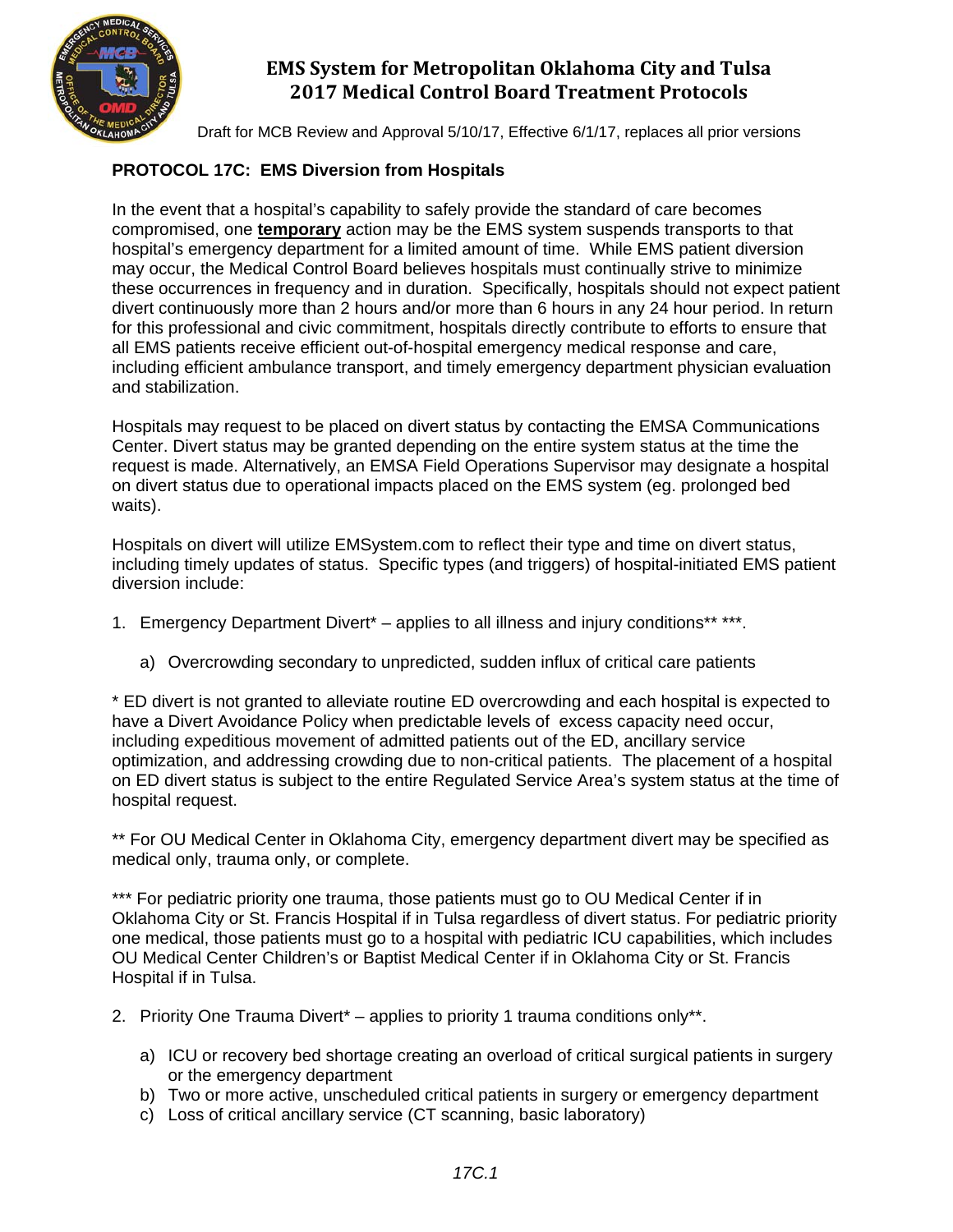

Draft for MCB Review and Approval 5/10/17, Effective 6/1/17, replaces all prior versions

### **PROTOCOL 17C: EMS Diversion from Hospitals, cont.**

\*Priority One Trauma divert is not granted to alleviate routine bed or nurse staffing shortages. Expedited patient transfers to free needed beds and/or nursing callbacks to achieve needed specialty unit staffing levels should be utilized.

In the event of multiple unscheduled critical patient resuscitations/surgeries, a time estimate of stabilization and return to normal receiving capacity is to be communicated to EMSA dispatch at the time of divert status request.

\*\*For pediatric priority one trauma, those patients must go to OU Medical Center if in Oklahoma City or St. Francis Hospital if in Tulsa regardless of divert status.

3. CT Divert (Computerized Tomography Scanning Divert)

a) Loss of CT scanning ability (affecting trauma and medical receiving capability)

\*\*\* CT divert is not routinely granted to accommodate scheduled maintenance. Immediate repairs are to be initiated and a time estimate of return to normal capacity is to be communicated to EMSA dispatch at the time of divert status request.

- 4. Cath Lab Divert (Cardiac Catheterization Lab Divert)
	- a) Loss of Cath Lab operations (affecting STEMI receiving capability)

\*\*\* Cath Lab divert is not routinely granted to accommodate scheduled maintenance. Immediate repairs are to be initiated and a time estimate of return to normal capacity is to be communicated to EMSA dispatch at the time of divert status request.

Procedure:

- 1. Hospitals will request divert status by contacting the EMSA Communication Center.
- 2. Once divert conditions are met and approved, hospitals may enter their status in the EMSystem.com computer according to the following categories:
	- a) Tulsa:
		- 1) ED Divert
		- 2) Priority One Trauma
		- 3) CT Divert
		- 4) Cath Lab Divert
	- b) Oklahoma City:
		- 1) ED Divert
		- 2) Priority One Trauma
		- 3) CT Divert
		- 4) Cath Lab Divert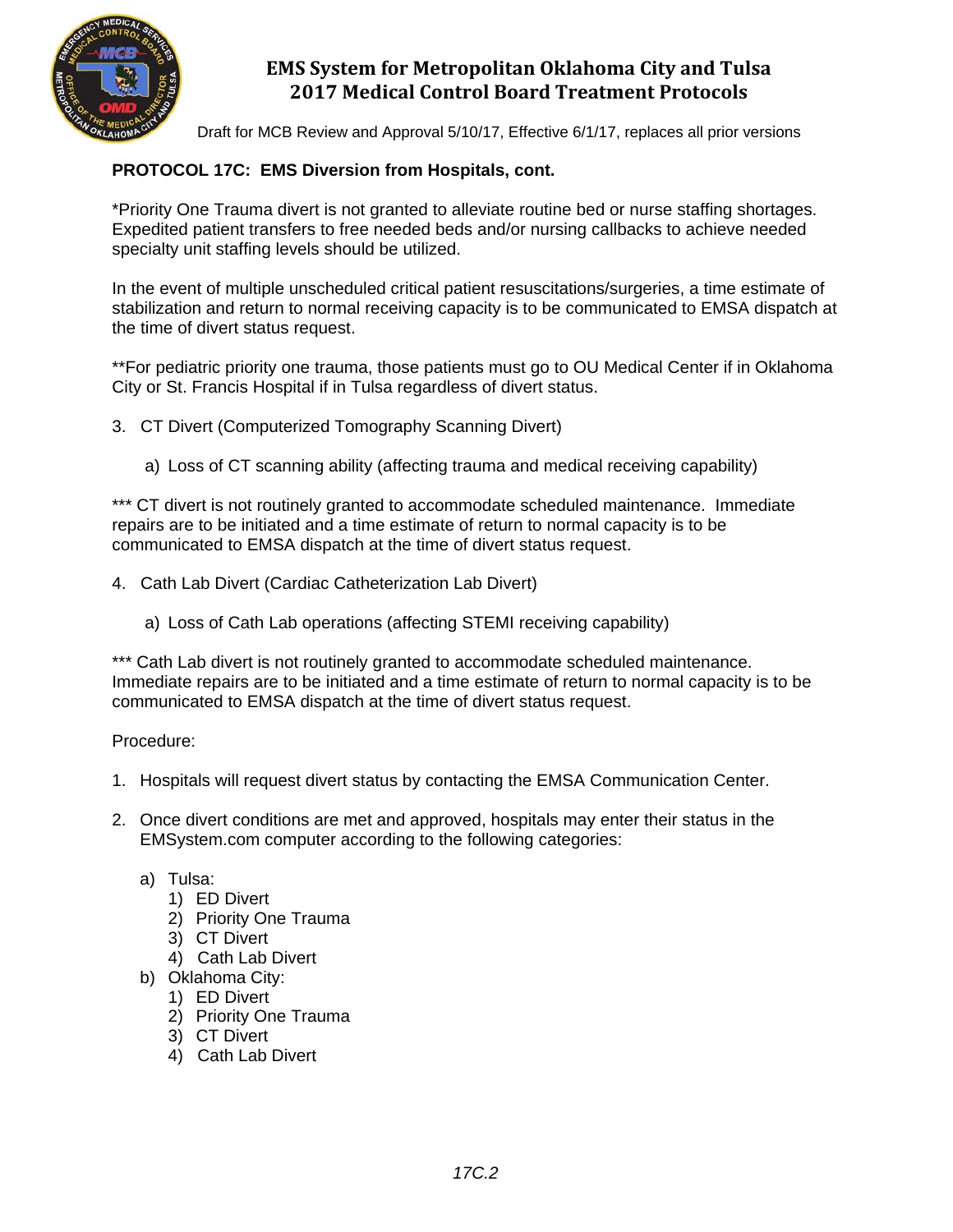

Draft for MCB Review and Approval 5/10/17, Effective 6/1/17, replaces all prior versions

#### **PROTOCOL 17C: EMS Diversion from Hospitals, cont.**

- 3. The following information on hospital diverts shall be displayed on the EMSystem.com computer:
	- a) Current hospital status
	- b) Type of divert
	- c) Time on divert or most recent update
	- d) Special comments

In accordance with the American College of Emergency Physicians Policy Statement on Ambulance Diversion, if the Medical Director or Medical Director's designee determines the entire system to be overloaded, all hospitals will be opened to receive EMS patients in accordance with these protocols. If hospitals request divert to the point that a given geographic area is essentially without a receiving hospital, or overload is created for that area**,** then all facilities within that geographic region will be opened to receive EMS patients in accordance with these protocols. At the discretion of the Medical Director or Medical Director's designee, a temporary rotation of hospitals on divert may be utilized as conditions allow.

A hospital-initiated request for ED Divert shall automatically expire 1 hour after being initially granted unless extenuating circumstances continue and a diversion extension is granted for an additional 1 hour. A verbal report on divert avoidance action will be requested and forwarded to an EMSA Field Operations Supervisor for approval prior to any extension being granted. At EMSA, Medical Director, or Medical Director designee's discretion, an EMSA Field Supervisor may conduct an on-site consultation to determine if an extension of the divert status is justified, factoring concurrent system needs.

A hospital-initiated request for Priority One Trauma or CT Divert shall automatically expire 2 hours after being initially granted unless extenuating circumstances continue to prevail and a diversion extension is granted for an additionally defined period of hours.

When a hospital is on an MCB approved divert as defined above, all on-duty field personnel are to be notified in an expeditious manner and are expected to honor the diversion hospital's status (see exception next paragraph). Diversion status will be explained to the patient (or appropriate patient's representative) in order to allow for an informed alternative hospital destination decision. In the event of encode to a hospital in the midst of diversion request with EMSA Dispatch, the EMT or paramedic may continue to that hospital if an alternative hospital destination represents a detriment to the patient's clinical condition. Even after a hospital is on MCB approved divert status, an EMT or paramedic may override the hospital's divert status if transport to that hospital is required for life-saving, immediately needed patient stabilization.

When a hospital is on ED divert status only, all stable patients will be delivered to that hospital if there exists an established relationship with that hospital or a member of its medical staff. Established relationships include, but are not limited to, a previous admission to that hospital and/or a pre-existing doctor-patient relationship with a doctor on that hospital's medical staff.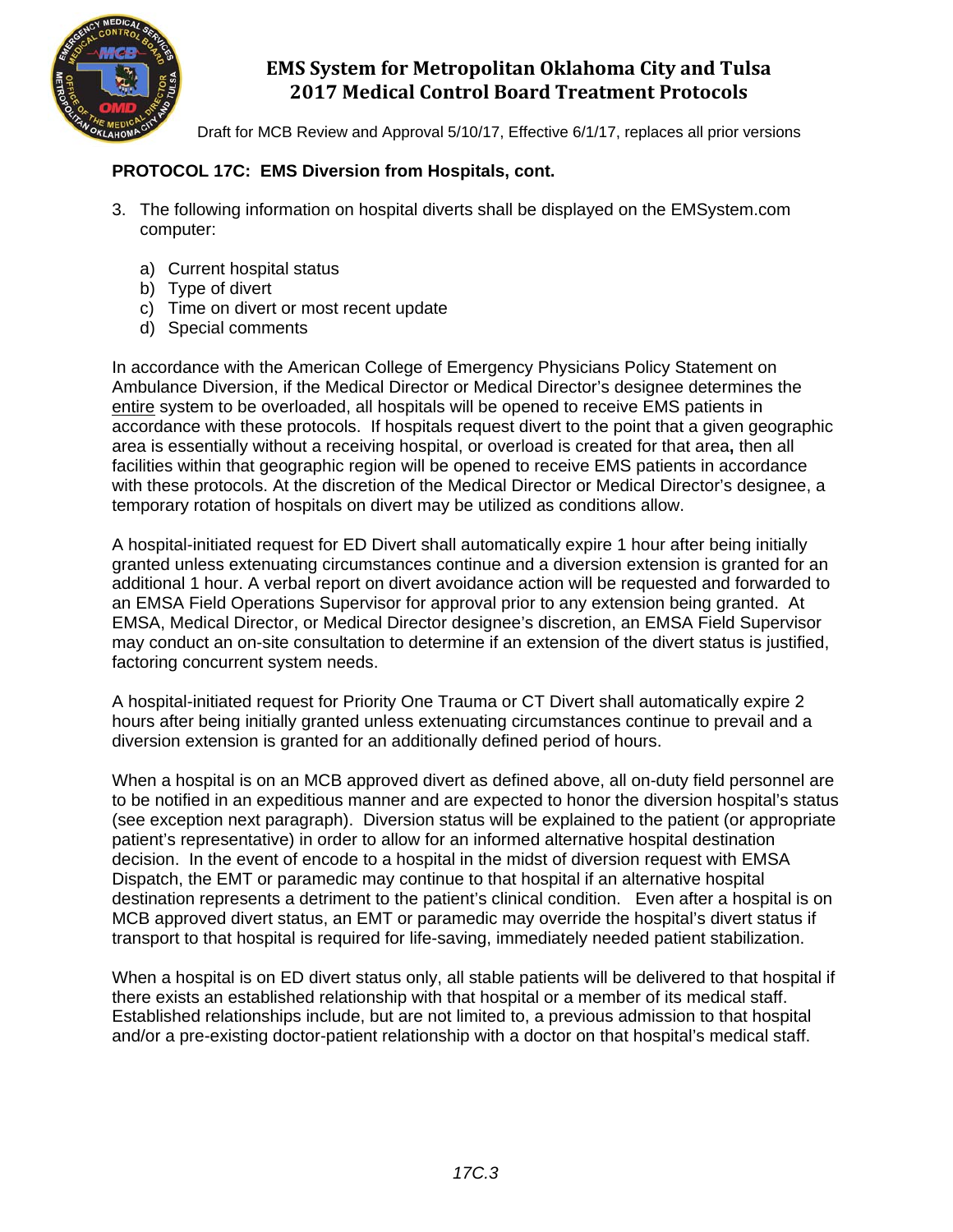

Draft for MCB Review and Approval 5/10/17, Effective 6/1/17, replaces all prior versions

### **PROTOCOL 17C: EMS Diversion from Hospitals, cont.**

Questions that will assist Paramedics in determining an established patient include:

- Which hospital do you want to be transported to?
- Who is your primary physician?
- Which hospital has your physician told you to use for your care?
- Have you been an inpatient in a hospital and do you still go there for care?
- Have you recently been seen in a hospital emergency department for this problem?

In any instance that an EMSA ambulance transports an unscheduled patient for emergency medical care and arrives on hospital property, that hospital's Emergency Department must perform an emergency medical screening examination, even if on divert status. If further indicated treatment cannot be provided, it shall be the responsibility of that hospital to make arrangements for transfer of the patient to a more appropriate healthcare facility.